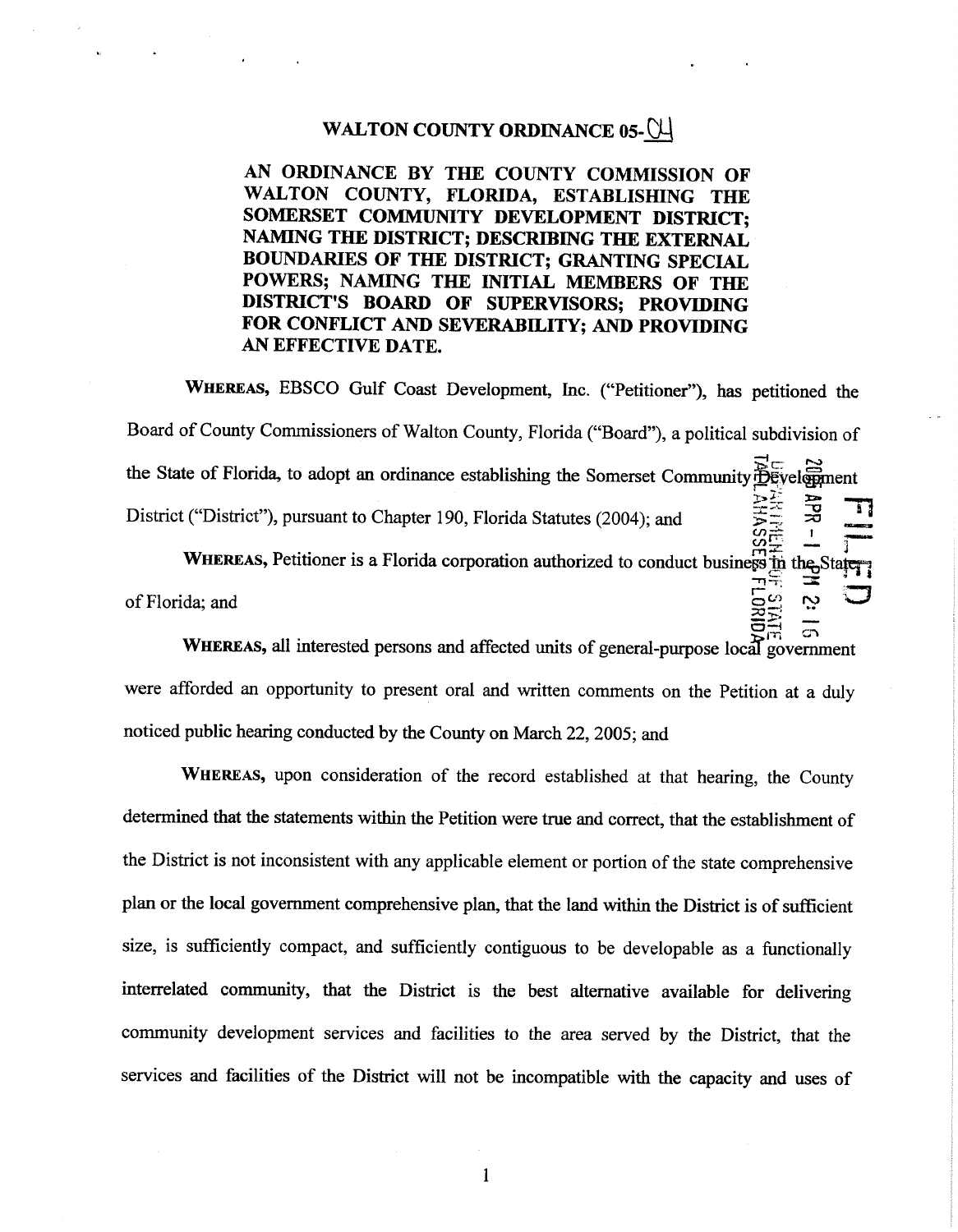existing local and regional community development services and facilities, and that the area to be served by the District is amenable to separate special-district governance; and

 $\mathcal{L}(\mathcal{A})$  and  $\mathcal{A}(\mathcal{A})$  and  $\mathcal{A}(\mathcal{A})$ 

WHEREAS, establishment of the District will constitute a timely, efficient, effective, responsive and economic way to deliver community development services in the area described in the petition.

## **NOW, THEREFORE, BE IT ORDAINED BY THE COUNTY COMMISSION OF WALTON COUNTY, FLORIDA, THAT:**

**SECTION 1. AUTHORITY.** This ordinance is adopted in compliance with and pursuant to the Uniform Community Development District Act of 1980, Chapter 190, Florida Statutes (2004).

**SECTION 2. DISTRICT NAME.** There is hereby created a community development district situated entirely within unincorporated Walton County, Florida, which shall be known as the "Somerset Community Development District" (the "District").

**SECTION 3. EXTERNAL BOUNDARIES OF THE DISTRICT.** Encompassing approximately 158.49 acres, the external boundaries ofthe District are described in **Exhibit A** attached hereto.

**SECTION 4. FUNCTIONS AND POWERS.** The general powers and functions of the District are set forth in Chapter 190, Florida Statutes. Consent is hereby given to the District's Board of Supervisors to exercise additional powers to finance, fund, plan, establish, acquire, construct, reconstruct, enlarge or extend, equip, operate, and maintain systems and facilities for parks and facilities for indoor and outdoor recreational, cultural, and educational uses, security, as well as waste collection and disposal as authorized and described by Section 190.012(2),  $(a)(d)$  and  $(f)$ , Florida Statutes.

2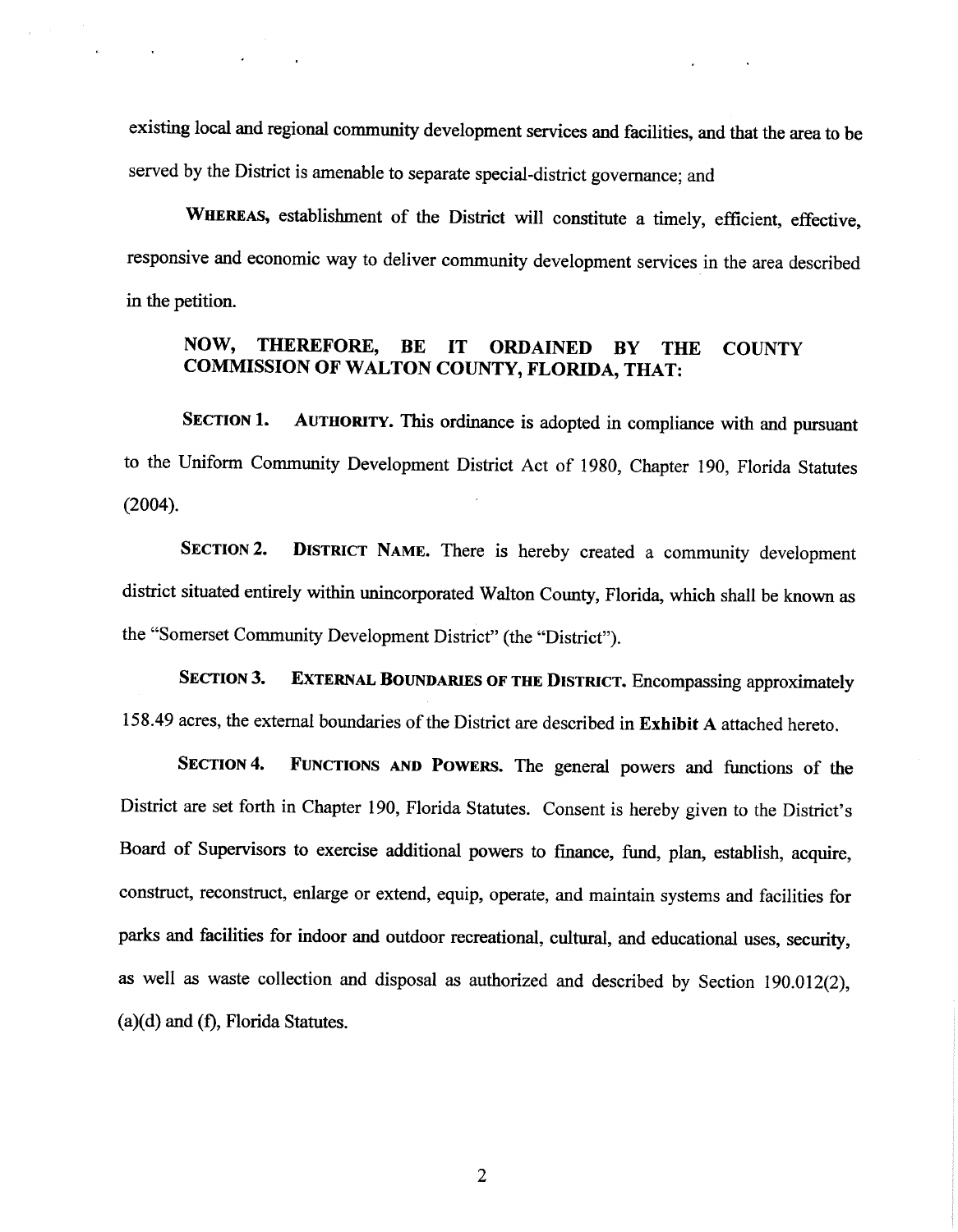**SECTION 5. BOARD OF SUPERVISORS.** The five persons designated to serve as initial members of the District's Board of Supervisors are as follows: Aaron Papero; Britten Bartlett; George Hartley; Sharon Robertson; and Jason Comer.

All of the above-listed persons are residents of the state of Florida and citizens of the United States of America.

**SECTION 6.** SEVERABILITY. If any provision of this ordinance is held to be illegal or invalid, the other provisions shall remain in full force and effect.

**SECTION 7. EFFECTIVE DATE.** This Ordinance shall become effective upon passage.

PASSED AND ADOPTED by the Board of County Commissioners of Walton County, Florida, this 22nd day of March, 2005.

 $\label{eq:2.1} \mathcal{L}(\mathcal{L}^{\text{max}}) = \mathcal{L}(\mathcal{L}^{\text{max}})$ 

 $\mathcal{L}_{\rm eff}$  and  $\mathcal{L}_{\rm eff}$ 

(CORPORATE SEAL) **BOARD OF COUNTY COMMISSIONERS OF WALTON COUNTY, FLORIDA** 

 $Bv:$   $\sqrt{ }$ 

Chairman

**Attest:** 

Maitha Ingle Martha Ingle, Clerk

**County Attorney's Office Approved as to Form and Legal Sufficiency** 

Date

**CERTIFIED A TRUE CONV** 

MARTHA INGLE, CLERK CIRCUIT COURT-COUNTY COURT **WALTON COUNTY, FLORIDA** 

RY.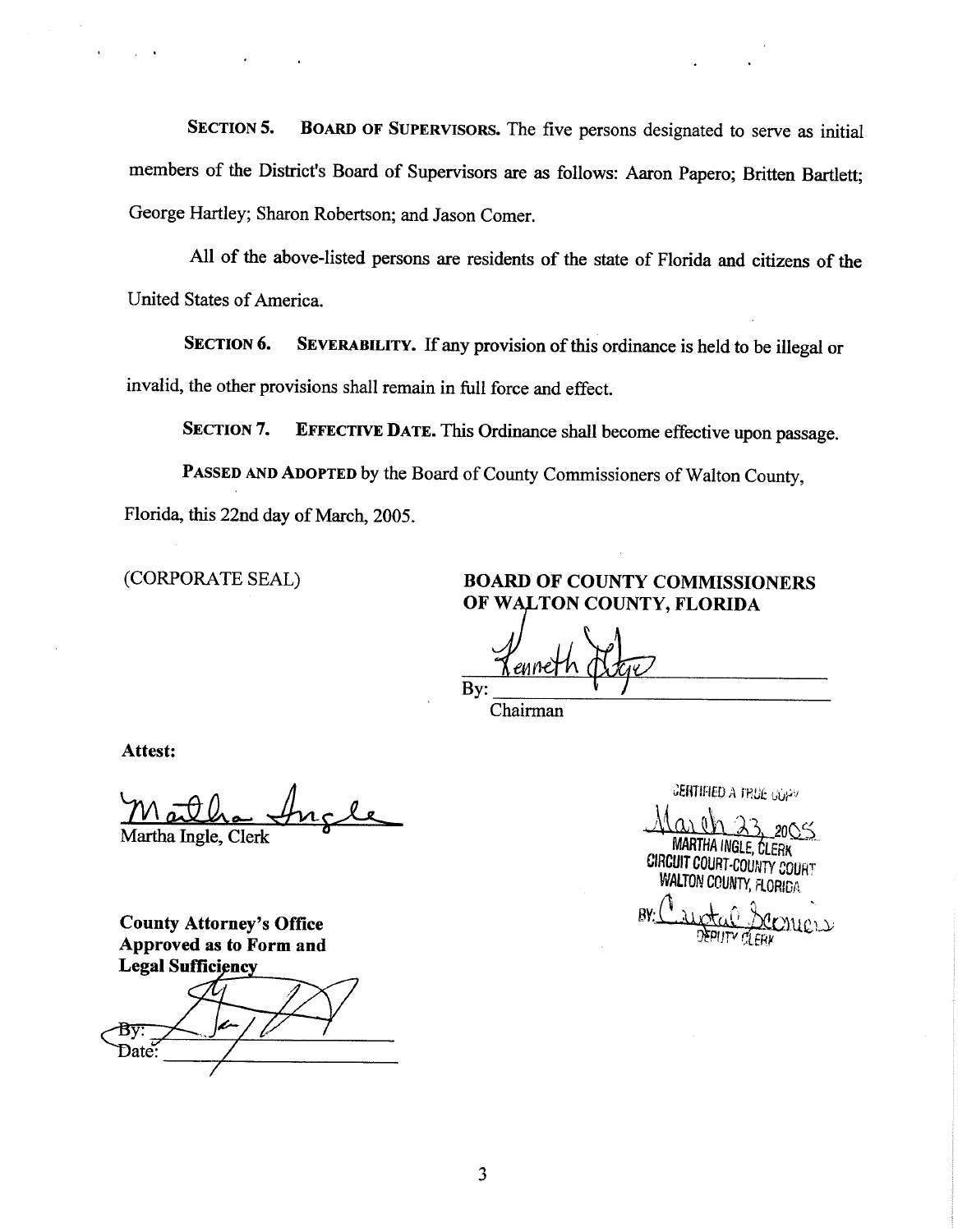## **LEGAL DESCRIPTION (OVERALL SITE)**

THE WEST ONE-HALF (W 1/2) OF THE SOUTHWEST QUARTER (SW 1/4) OF SECTION 26, TOWNSHIP 3 SOUTH, RANGE 18 WEST, WALTON COUNTY, FLORIDA: LESS AND EXCEPT: THE RIGHT-OF-WAY OF COUNTY ROAD C-30-A

#### AND

 $\mathcal{L}_\mathrm{c}$  and  $\mathcal{L}_\mathrm{c}$ 

THE EAST ONE-HALF (E 1/2) OF THE SOUTHEAST QUARTER (SE 1/4) OF FRACTIONAL SECTION 27, TOWNSHIP 3 SOUTH, RANGE 18 WEST, WALTON COUNTY, FLORIDA. LESS AND EXCEFT: THE RIGHT-OF-WAY OF COUNTY ROAD C-30-A; LESS AND EXCEPT: A 77.77 FEET WIDE STRIP OF LAND ALONG THE WEST LINE OF THE (E 1/2) OF THE SE 1f4 OF SAID SECTION 27, LYING NORTH OF COUNTY ROAD C-30-A, MORE

PARTICULARLY DESCRIBED AS FOLLOWS: BEGINNING AT THE NORTHWEST CORNER OF THE (NE 1/4) OF THE (SE 1/4) OF SECTION 27, TOWNSHIP 3 SOUTH, RANGE 18 WEST, WALTON COUNTY, FLORIDA; THENCE NORTH 89°29'08" EAST ALONG THE NORTH LINE OF SAID (SE 114), FOR A DISTANCE OF 77.77 FEET; THENCE SOUTH 01°20'28" WEST, ALONG A LINE WHICH IS 77.77 FEET EAST OF AND PARALLEL WITH THE WEST LINE OF THE (EAST 1/2) OF THE (SE 1/4) A DISTANCE OF 1283.85 FEET TO A POINT ON THE NORTHERLY RIGHT-OF-WAY LINE OF COUNTY ROAD C-30-A; THENCE NORTH 66°55'13" WEST ALONG SAID NORTHERLY RIGHT-OF-WAY LINE FOR A DISTANCE OF 83.72 FEET TO A POINT ON THE WEST LINE OF THE (E 1/2) OF THE (SE 1/4); THENCE NORTH 01 °20'28" EAST, ALONG SAID WEST LINE FOR A DISTANCE OF 1251.72 FEET TO THE POINT OF BEGINNING.

ALSO LESS AND EXCEPT: A 93.54 FEET WIDE STRIP OF LANO ALONG THE WEST LINE OF THE EAST ONE-HALF (E 1/2) OF THE SOUTHEAST QUARTER (SE 1/4) OF SAID SECTION 27, LYING SOUTH OF COUNTY ROAD C-30-A, MORE PARTICULARLY DESCRIBED AS FOLLOWS:

COMMENCE AT THE NORTHWEST (NW) CORNER OF THE (E 1/2) OF THE (SE 1/4) OF SECTION 27, TOWNSHIP 3 SOUTH, RANGE 18 WEST, WALTON COUNTY, FLORIDA; THENCE S.01 °20'28"W. ALONG SAID WEST LINE OF THE EAST 1/2 (E 112) OF THE SOUTHEAST QUARTER (SE 1/4) OF SECTION 27 FOR A DISTANCE OF 1359.37 FEET TO <sup>A</sup> POINT ON THE SOUTHERLY RIGHT OF WAY LINE OF COUNTY ROAD C-30-A ANO THE POINT OF BEGINNING; THENCE S.66"55'13"E. ALONG SAID SOUTHERLY RIGHT-OF-WAY FOR **A** DISTANCE OF 100.51 FEET; THENCE S.01 "22'00"W. ALONG A LINE WHICH IS 93.54 FEET EAST OF AND PARALLEL WITH THE WEST LINE OF THE (EAST 1/2) OF THE (SE 1/4) FOR A DISTANCE OF 1050.00 FEET TO THE MEAN HIGH WATER LINE OF THE GULF OF MEXICO; THENCE N.65°25'37"W, ALONG THE MEANDER OF THE MEAN HIGH WATER LINE OF THE WATERS OF THE GULF OF MEXICO FOR A DISTANCE OF 101.TT FEET; THENCE RUN N.01°22'00"E FORA DISTANCE OF 1047.15 FEET TO THE POINT OF BEGINNING.

#### AND

FRACTIONAL SECTION 34, TOWNSHIP 3 SOUTH, RANGE 18 WEST, WALTON COUNTY, FLORIDA. TOGETHER WITH ALL RIPARIAN AND LITTORAL RIGHTS AND ALL PRIVILEGES OF AN UPLAND OWNER APPERTAINING THERETO. PARCEL CONTAINS 158.49 ACRES, MORE OR LESS.